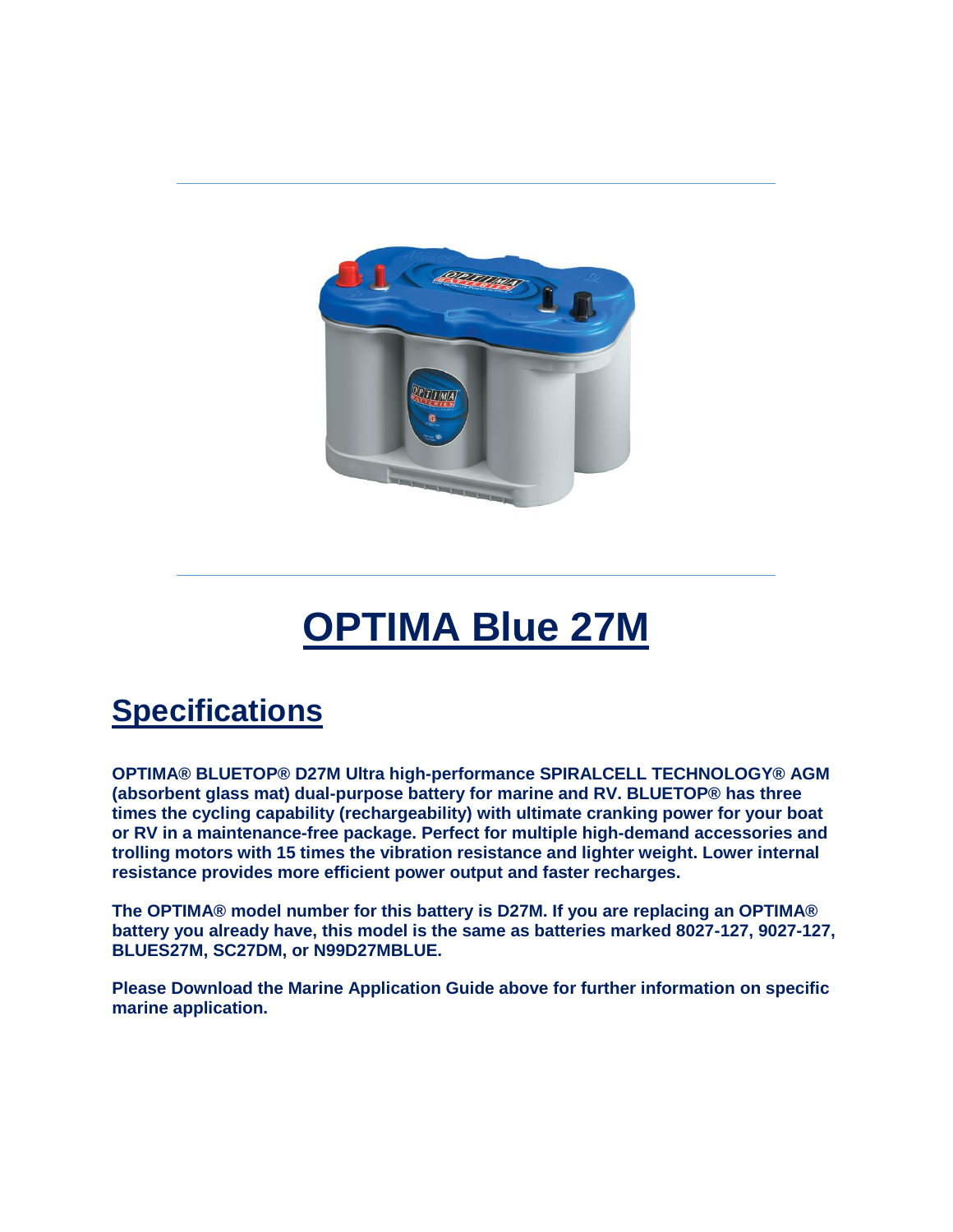| <b>Battery Model:</b> | <b>D27M</b>                                     |
|-----------------------|-------------------------------------------------|
| <b>Part Number:</b>   | 8027-127                                        |
| <b>NSN:</b>           | Number applied for, product currently available |
| <b>UPC Code:</b>      | 8 11405 00166 6                                 |

| <b>Performance Data</b>                         |                                                                              |  |
|-------------------------------------------------|------------------------------------------------------------------------------|--|
| <b>Cold Cranking Amps:</b>                      | 800                                                                          |  |
| <b>Cranking Amps:</b>                           | 1000                                                                         |  |
| <b>Nominal Voltage:</b>                         | 12 volts                                                                     |  |
| <b>Open Circuit Voltage (fully</b><br>charged): | 13.1 volts                                                                   |  |
| <b>Internal Resistance (fully</b><br>charged):  | 0.0025 ohms                                                                  |  |
| <b>Capacity:</b>                                | 66 Ah (C/20)                                                                 |  |
| <b>Reserve Capacity:</b>                        | BCI: 140 minutes (25 amp discharge, 80°F (26.7°C),<br>to 10.5 volts cut-off) |  |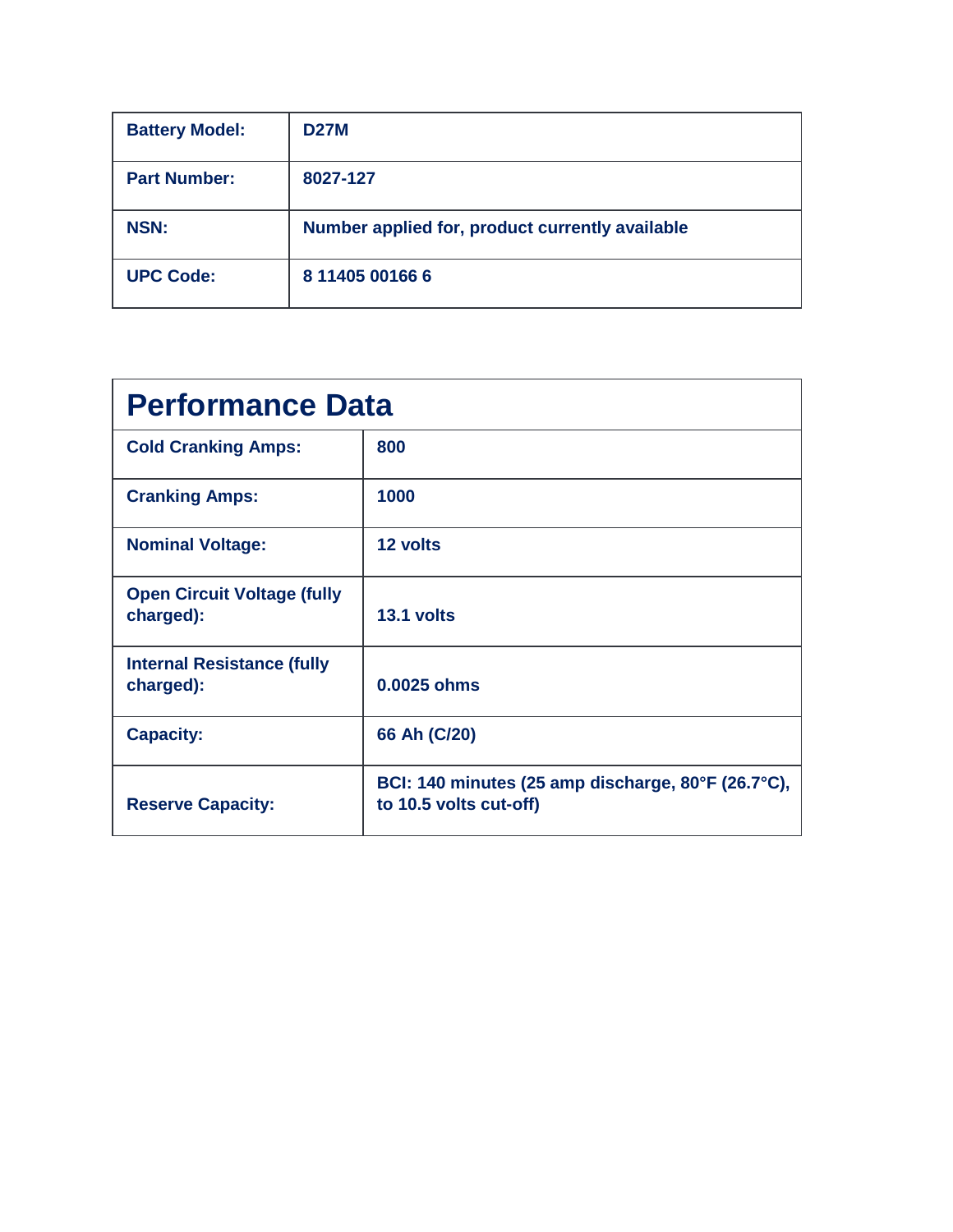| <b>Physical Characteristics</b> |                                                                                                                 |  |
|---------------------------------|-----------------------------------------------------------------------------------------------------------------|--|
| <b>Plate</b><br>Design:         | High purity lead-tin alloy. Wound cell configuration utilizing<br>proprietary<br><b>SPIRALCELL TECHNOLOGY®.</b> |  |
| <b>Electrolyte:</b>             | Sulfuric acid, H <sub>2</sub> SO <sub>4</sub>                                                                   |  |
| Case:                           | <b>Polypropylene</b>                                                                                            |  |
| <b>Case Color:</b>              | <b>Light Gray</b>                                                                                               |  |
| <b>Cover Color:</b>             | "OPTIMA" Blue                                                                                                   |  |
| <b>Group Size:</b>              | <b>BCI: 27</b>                                                                                                  |  |
| <b>Post Type:</b>               | Dual SAE & 5/16 Stainless Stud                                                                                  |  |
| <b>Weight:</b>                  | 53.8 lb                                                                                                         |  |
| Length:                         | 12.19                                                                                                           |  |
| Width:                          | 6.81                                                                                                            |  |
| Height:                         | 8.75                                                                                                            |  |

| <b>Power</b>                |                  |
|-----------------------------|------------------|
| $CCA$ (BCI 0°F):            | 800 amps         |
| $MCA$ (BCI 32 $\degree$ F): | <b>1000 amps</b> |